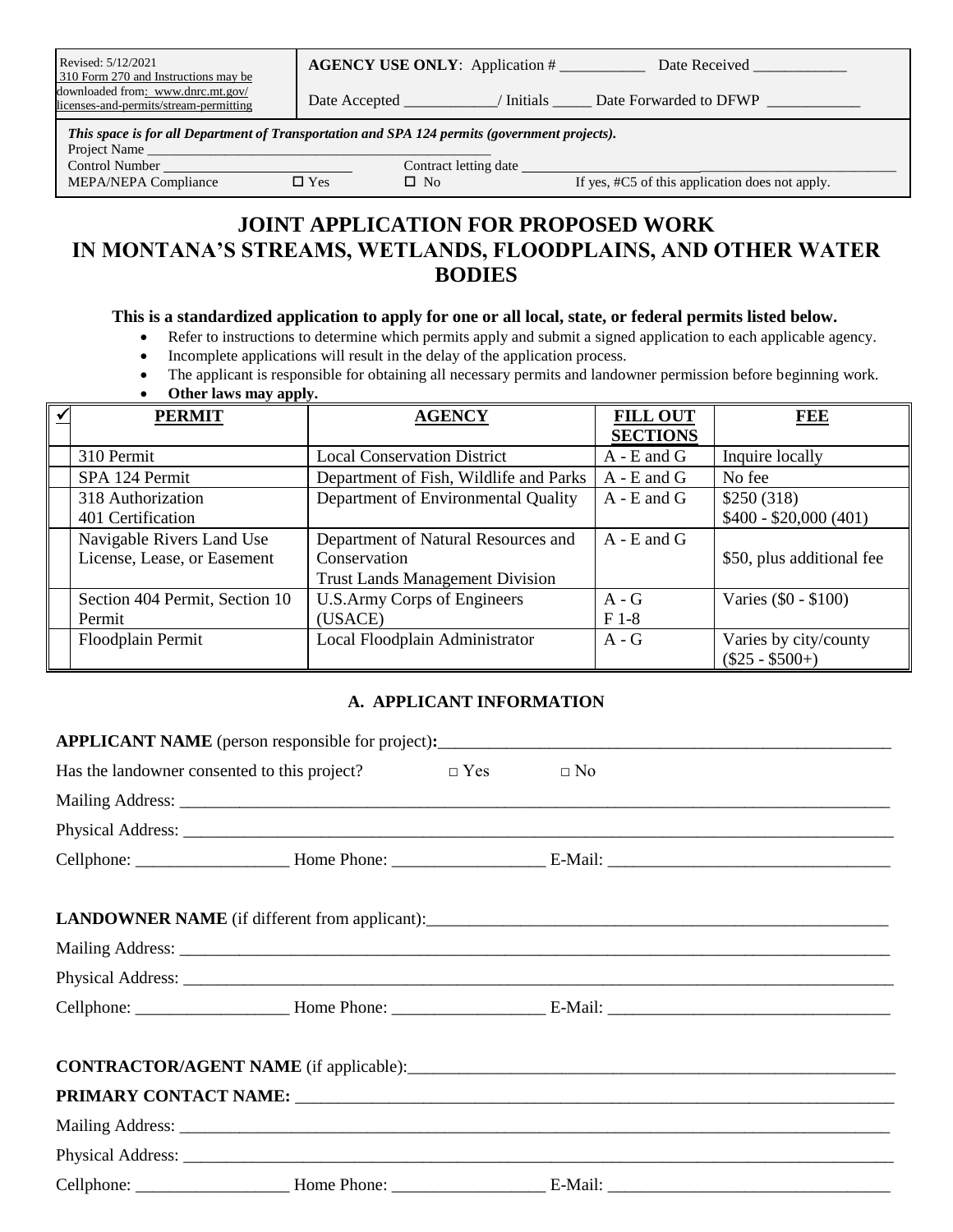#### **B. PROJECT SITE INFORMATION**

|                           |                                | 1. NAME OF STREAM or WATER BODY at project location |                                | Nearest Town                             |  |
|---------------------------|--------------------------------|-----------------------------------------------------|--------------------------------|------------------------------------------|--|
| Project Address/Location: |                                |                                                     | County Geocode (if available): |                                          |  |
|                           | $1/4$ of the $1/4$ of, Section | . Township _______                                  | Range                          | County                                   |  |
| Latitude                  |                                | Longitude                                           |                                | Refer to section B1 in the instructions. |  |

2. Is the proposed activity within **SAGE GROUSE** areas designated as general, connected, or core habitat?  $\Box$  Yes  $\Box$  No Attach consultation letter if required. Refer to section B2 in the instructions.

3. Is this a **STATE NAVIGABLE WATERWAY**? The state owns beds of certain navigable waterways.  $\Box$  Yes  $\Box$  No If yes, send a copy of this application to the appropriate DNRC land office. Refer to section B3 in the instructions.

4. **WHAT IS THE CURRENT CONDITION** OF THE PROPOSED PROJECT SITE? Describe the existing bank condition, bank slope, height, nearby structures, and wetlands. What vegetation is present? Refer to section B4 in the instructions.

#### **C. PROPOSED PROJECT OR ACTIVITY INFORMATION**

- 1. **TYPE OF PROJECT** (check all that apply) Refer to section C1 in the instructions.
- **Agricultural and Irrigation Project:** Diversions, Headgates, Flumes, Riparian fencing, Ditches, etc.

**Building/structures:** Accessory Structures, Manufactures Homes, Residential or Commercial Buildings, etc.

- **Channel/Bank Projects:** Stabilization, Restoration, Alternation, Dredging, Fish Habitat, Vegetation or Tree Removal, or any other work that modifies existing channels or banks.
- **Crossings/Roads:** Bridge, Culvert, Fords, Road Work, Temporary Acce4ss, or any project that crosses over or under a stream or channel.
- **Mining Projects:** All mining related activity, including: Placer Mining, Aggregate Mining, etc.
- **Recreation related Projects:** Boat Ramps, Docks, Marinas, etc.

**Other Projects:** Cistern, Debris Removal, Excavation/Pit/Pond, Placement of Fill, drilling or directional boring,

Utilities, Wetland Alterations. Other project types not listed here

| 2. IS THIS APPLICATION FOR an annual maintenance permit?                                                  |  | $\Box$ Yes | $\Box$ No |
|-----------------------------------------------------------------------------------------------------------|--|------------|-----------|
| (If yes attach annual plan of operation to this application) – Refer to section $C2$ in the instructions) |  |            |           |

| 3. WHY IS THIS PROJECT NECESSARY? STATE THE PURPOSE OR GOAL of the proposed project. Refer to |  |  |
|-----------------------------------------------------------------------------------------------|--|--|
| section C3 in the instructions.                                                               |  |  |

\_\_\_\_\_\_\_\_\_\_\_\_\_\_\_\_\_\_\_\_\_\_\_\_\_\_\_\_\_\_\_\_\_\_\_\_\_\_\_\_\_\_\_\_\_\_\_\_\_\_\_\_\_\_\_\_\_\_\_\_\_\_\_\_\_\_\_\_\_\_\_\_\_\_\_\_\_\_\_\_\_\_\_\_\_\_\_\_\_\_\_\_\_\_\_\_\_\_

4. **PROVIDE A BRIEF DESCRIPTION** of the proposed project plan and how it will be accomplished. Refer to section C4 in the instructions.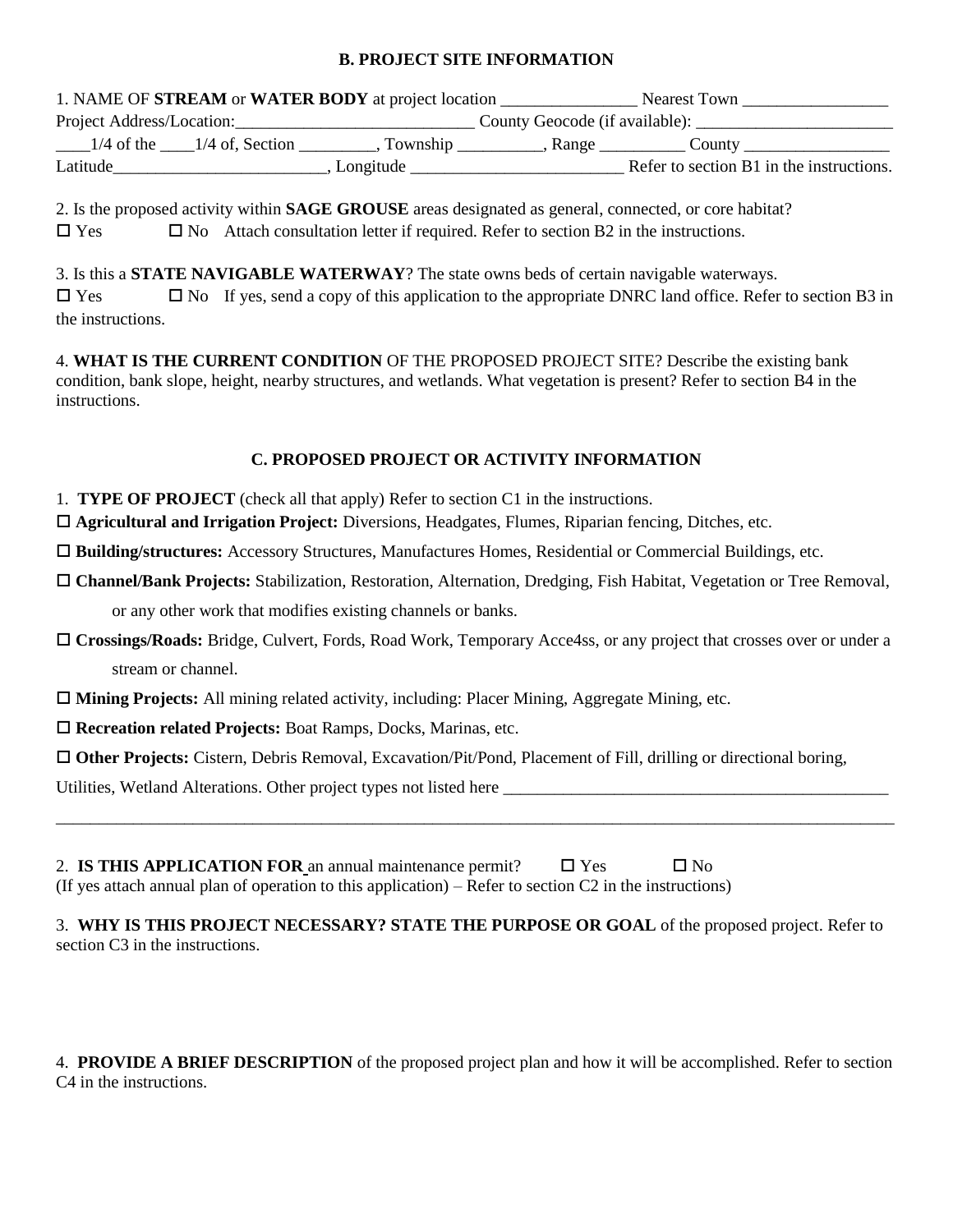5. **WHAT OTHER ALTERNATIVES were considered to accomplish the sated purpose of the project?** Why was the proposed alternative selected? Refer to section C5 in the instructions.

#### 6. **NATURAL RESOURCE BENEFITS OR POTENTIAL IMPACTS. Please complete the information below to the best of your ability.**

\* Explain any temporary or permanent changes in erosion, sedimentation, turbidity, or increases of potential contaminants.

What will be done to minimize those impacts?

- Will the project cause temporary or permanent impacts to fish and/or aquatic habitat? What will be done to protect the fisheries?
- What will be done to minimize temporary or permanent impacts to the floodplain, wetlands, or riparian habitat?
- What efforts will be made to decrease flooding potential upstream and downstream of the project?
- Explain potential temporary or permanent changes to the water flow or to the bed and banks of the waterbody. What will be done to minimize those changes?
- How will existing vegetation be protected and its removal minimized? Explain how the site will be revegetated. Include weed control plans.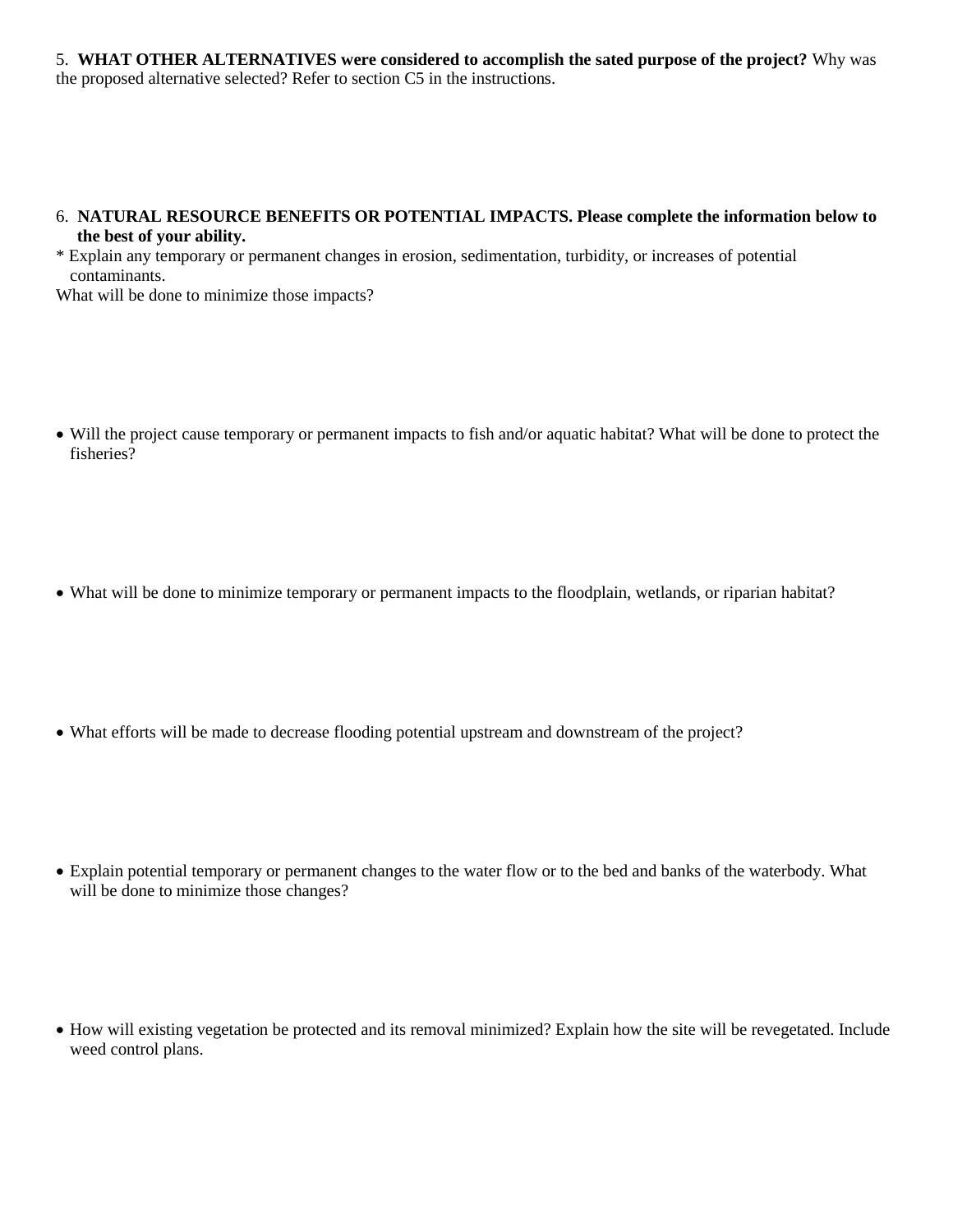#### **D. CONSTRUCTION DETAILS**

1. **PROPOSED CONSTRUCTION DATES.** Include a project timeline. Start date \_\_\_\_\_\_/\_\_\_\_\_\_/\_\_\_\_\_\_ Finish date The same  $\sim$  The How long will it take to complete the project? Is any portion of the work already completed?  $\Box$  Yes  $\Box$  No (If yes, describe previously completed work.) Refer to section D1 in the instructions.

2. **PROJECT DIMENSIONS.** Describe length and width of the project. Refer to section D2 in the instructions.

3. **EQUIPMENT** List all equipment that will be used for this project. How will the equipment be used on the bank and/or in the water? Note: All equipment used in the water must be clean, drained and dry. Refer to section D3 in the instructions.

| Will equipment from out of state be used? $\Box$ Yes $\Box$ No $\Box$ Unknown                                               |  |  |  |
|-----------------------------------------------------------------------------------------------------------------------------|--|--|--|
| Will the equipment cross west over the continental divide to the project site? $\square$ Yes $\square$ No $\square$ Unknown |  |  |  |
| Will equipment enter the Flathead Basin? $\Box$ Yes $\Box$ No $\Box$ Unknown                                                |  |  |  |

4. **MATERIALS** Provide the total quantity and source of materials proposed to be used or removed. Note: This may be modified during the permitting process therefore it is **recommended you do not purchase materials until all permits are issued.** List soil/fill type, cubic yards and source, culvert size, rip-rap size, any other materials to be used or removed on the project. Refer to section D4 in the instructions.

Cubic yards/Linear feet Size and Type Source Source

# **E. REQUIRED ATTACHMENTS**

# 1. **PLANS OR DRAWINGS** of the proposed project. **Include**:

- 
- 
- dimensions of the project (height, width, depth in feet) • an arrow indicating north
- location of storage or stockpile materials dimensions site photos and location of fill or excavation sites
- Plan/Aerial view drainage facilities
- an elevation or cross section view location of existing/proposed structures, such as dimensions of the project (height, width, depth buildings, utilities, roads, or bridges
	-
	-

2. **ATTACH A VICINITY MAP OR A SKETCH** which includes: The water body where the project is located, roads, tributaries, other landmarks. Place an "X" on the project location. Provide written directions to the site, this is a plan view (looking at the project from above).

# 3. **ATTACH ANNUAL PLAN OF OPERATION if requesting a Maintenance 310 Permit.**

4. **ATTACH AQUATIC RESOURCE MAP.** Document the location and boundary of all waters of the U.S. in the project vicinity, including wetlands and other special aquatic sites. Show the location of the ordinary high-water mark of streams or waterbodies, **if requesting a section 404 or Section 10 Permit.** Ordinary high-water mark delineation included on plan or drawings and/or a separate wetland delineation.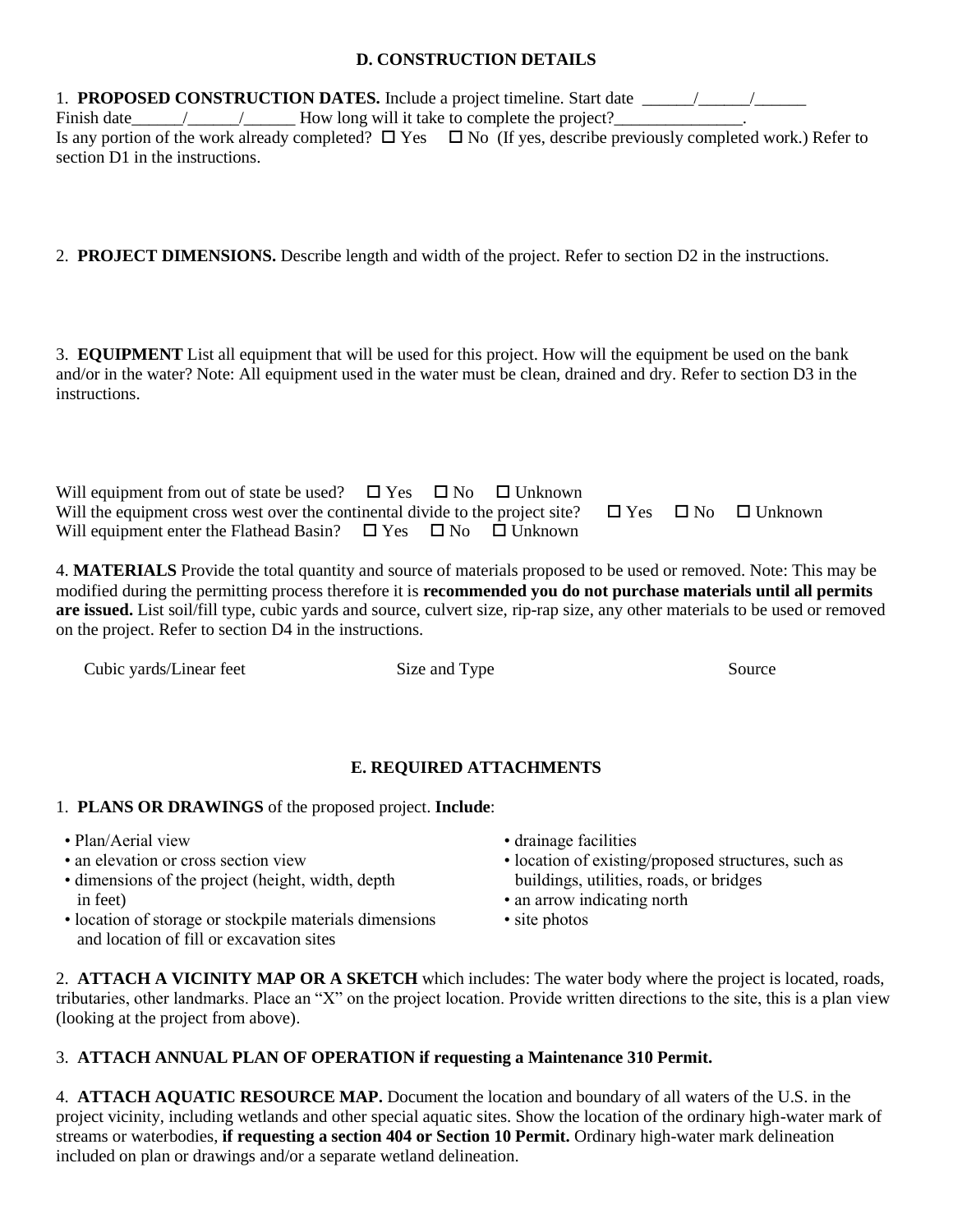#### **F. ADDITIONAL INFORMATION FOR U.S. ARMY CORPS OF ENGINEERS (USACE) SECTION 404, SECTION 10 AND FLOODPLAIN PERMTIS.**

*Section F should only be filled out by those needing Section 404, Section 10, and/or Floodplain permits. Applicants applying for Section 404 and/or Section 10 permits complete F 1-8. Applicants applying for Floodplain permits, complete all of Section F. Refer to section F in the instructions.*

- 1. Identify the specific **Nationwide Permit(s)** that you want to use to authorize the proposed activity. Refer to section F1 in the instructions.
- 2. Provide the **quantity of materials** proposed to be used in waters of the United States. What is the length and width (or square footage or acreage) of impacts that are occurring within waters of the United States? How many cubic yards of fill material will be placed below the ordinary high-water mark, in a wetland, stream, or other waters of the United States? Note: Delineations are required of wetlands, other special aquatic sties, and other waters, such as lakes and ponds, and perennial, intermittent, and ephemeral streams, on the project site. Refer to section F2 in the instructions.
- 3. How will the proposed project avoid or minimize **impacts to water of the United States**? Attach additional sheets if necessary. Refer to section F3 in the instructions.
- 4. Will the project impact greater than 0.10-acre of wetland and/or more than 300 linear feet of stream or other waters? If yes, describe how the applicant is going to **compensate (mitigation bank, in-lieu fee program, or permittee responsible)** for these unavoidable impacts to water of the United States. Refer to section F4 in the instructions.
- 5. Is the activity proposed within any component of the **National Wild and Scenic River System**, or a river that has been officially designated by Congress as a **"study river"**? Refer to section F5 in the instructions.  $\Box$  Yes  $\Box$  No
- 6. Does this activity require permission from the USACE because it will alter or temporarily or permanently occupy or use a **USACE authorized civil works project? (Examples include USACE owned levees, Fort Peck Dam, and others)**? Refer to section F6 in the instructions.

```
\Box Yes \Box No
```
- 7. List the **EDANGERED AND THREATENED SPECIES** and **CRITICAL HABITAT(s)** that might be present in the project location. Refer to section F7 in the instructions.
- 8. List any HISTORIC PROPERTY(S) that are listed, determined to be eligible or are potentially eligible (over 50 years old) for listing on the National Register of Historic Places. Refer to section F8 in the instructions.